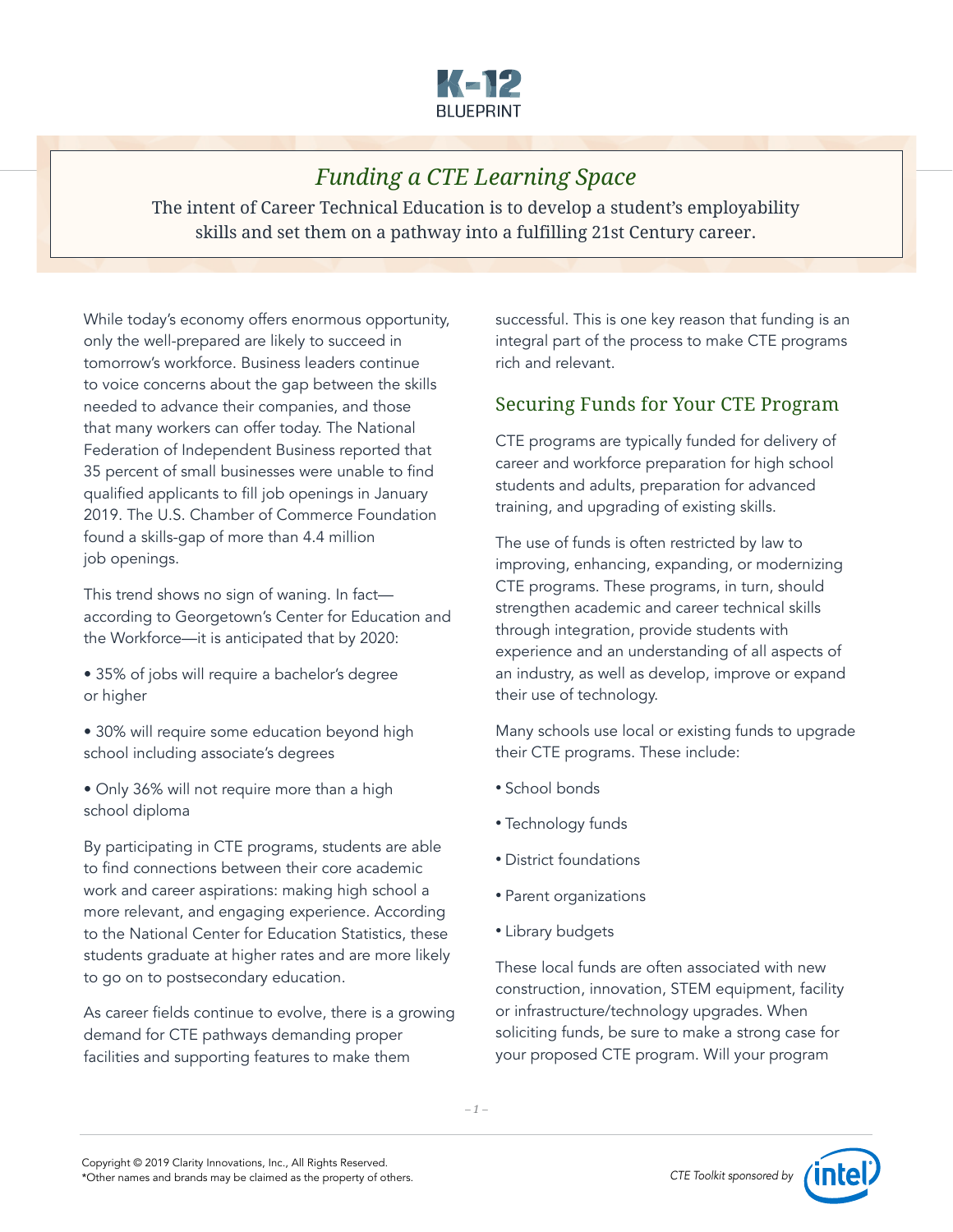increase the readiness and success of students for postsecondary education and careers in priority economic sectors? Will it promote partnerships between education and business and industry? Does it promote and track participation of students in articulated courses? Does your program include professional development and expand internship and work-based opportunities?

First, identify state, federal, public and private sources of funding for your CTE programs. Is there a funding source that you have not accessed in the past that might present an opportunity for your program? What source or strategy could you use to bring additional funding to your program? If you suddenly had unrestricted funds that had to be spent quickly, would you know what to do with them?

Funds should supplement not supplant. You might want to expand the availability of quality CTE courses, programs, technology, pathways, credentials, certificates or degrees. Some funds are created and passed by local boards of trustees, sometimes called "designated" or "committed" funds, that can be changed by the Boards that have passed them. Those collected for materials in CTE programs must be used directly for equipment or materials supplies to students. Classes and/ or programs delivered for a "cost-recovery" fee expected to be self-supporting.

Entitlements are funds that are given via a formula without an application, like Pell Grants or fee waivers. Some funds come by formula from the State. The Board has discretion in spending them within guidelines established by the State and/or by the Board itself. Apportionment funds can be spent on anything within your Board's guidelines.

Additional funding can be used to enroll a number of students in quality CTE courses, programs, and pathways that lead to successful workforce outcomes, or to invest in new or emerging CTE likely to lead to successful workforce outcomes. With

regional collaboratives, districts utilize the regional plan to inform local planning for CTE courses, programs, and pathways.

Some funds may come from the U.S. Department of Education, Department of Labor, or agencies like National Science Foundation (NSF). They also come from states. Recent funding for CTE State Grants for 2019, for example, is expected to be \$1.193 billion. (Explore CTE opportunities and stats in [your state](https://careertech.org/cte-your-state)).

Some popular funding methods include:

#### *The Every Student Succeeds Act*

The Every Student Succeeds Act is meant to provide an opportunity for every student to meet the standards set in the Elementary and Secondary Education Act. This Act provides funding for schools which are not performing to this standard. ESSA includes Workforce in 21st CCLC (The 21st Century Community Learning Centers Program). A provision in Title IV, part B, the section which designates funds to 21st Century Community Learning Centers to add workforce development/ CTE as an allowable activity.

#### *Title I*

Title I provides financial assistance to local educational agencies and schools with high percentages of children from low-income families to ensure that all children meet challenging state academic standards. Every year \$14 billion in Title I funds are distributed to schools across the country. Schools with 40% or more of children in poverty can allocate Title I funding through a schoolwide program.

### *Title II*

Some districts have also used Title II funds for teacher preparation and training in STEAM subjects as well as innovative teaching techniques.

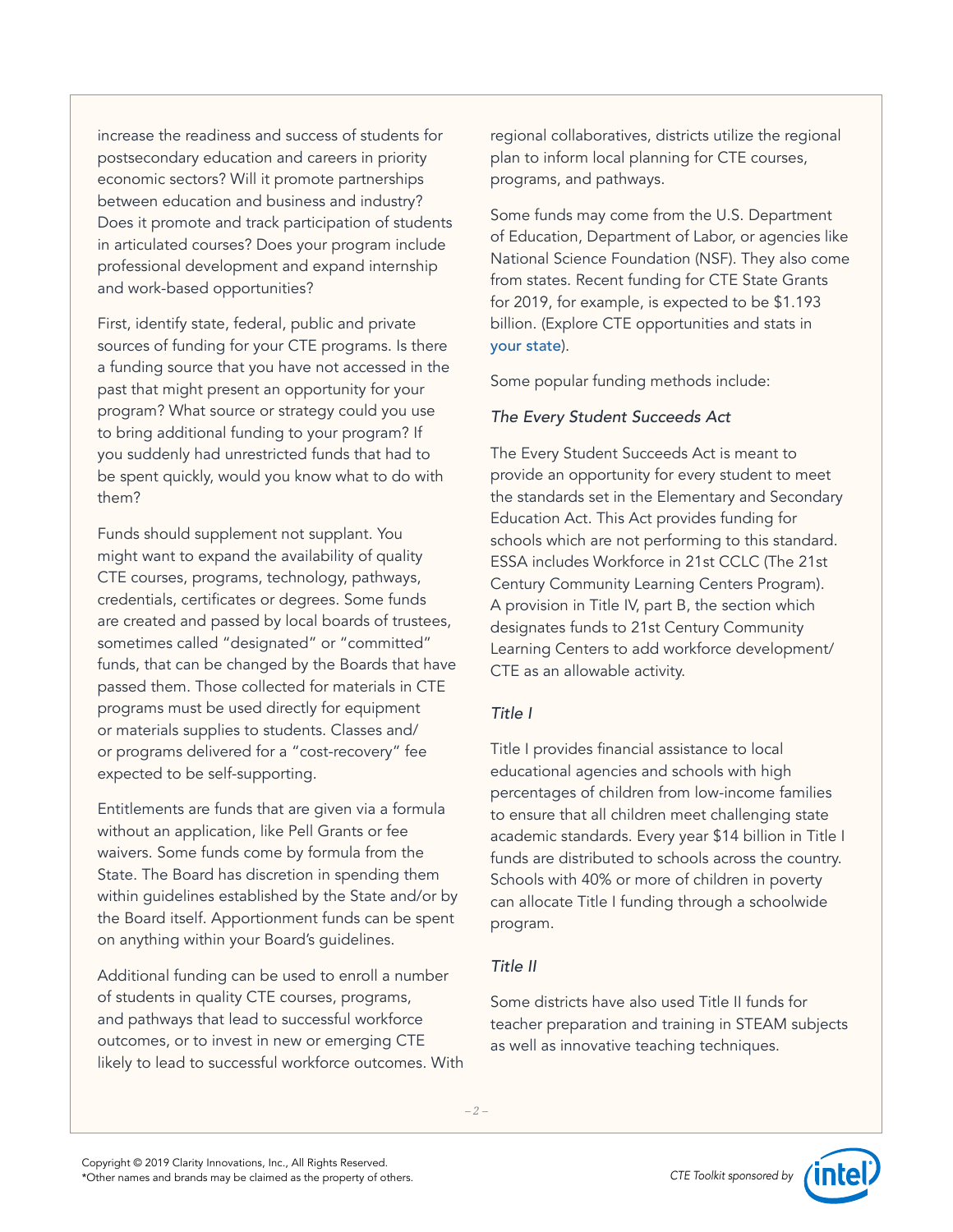#### *Perkins Career and Technical Education Act*

Carl D. Perkins Career and Technical Education Act funding has been used by many districts to focus on the academic and technical achievement of CTE students, particularly in Health Careers. The current funding mission mentions specifically simulation of real work environments. The intent of the Perkins Innovation and Modernization Grant Program is to test new ideas that can help better prepare students for success in the workforce. The law cites the importance of employability skills in career development, expands eligible uses to allow for career exposure, exploration and preparation, requires inclusion of interested community-based partners in the state planning process, and mentions partnerships with community-based partners within the definition of qualified intermediaries.

For more information, visit the [Perkins Collaborative](http://cte.ed.gov/)  [Resource Network \(PCRN\)](http://cte.ed.gov/). Here are Instructions for applicants to [Department of Education](http://www.govinfo.gov/content/pkg/FR-2019-02-13/pdf/2019-02206.pdf)  [Discretionary Grant Programs](http://www.govinfo.gov/content/pkg/FR-2019-02-13/pdf/2019-02206.pdf).

#### *E-rate Rebate*

Federal e-rate Universal Service Fund e-rate BEAR (Billed Entity Applicant Reimbursement) rebates are not limited to infrastructure and can be spent on anything approved by the e-rate coordinator. A district should check with their e-rate coordinator for possible leverage of e-rate rebates.

#### *Investing in Education Fund*

The Investing in Education Fund provides competitive grants for schools which show an improvement in student performance. These grants are meant to allow for schools to discover what best encourages student success.

#### *Allied Groups and the Private Sector*

An initiative between JP Morgan Chase and the Council of Chief State School Officers (CCSSO) is providing \$100,000 seed grants to 20 states to plan coordinated CTE systems that integrate needs of employers. A pool of 10 states will then be selected to receive \$2 million to implement their systems.

### Other Potential Funding Options Include:

• Private foundations like the James Irvine or Gates Foundations, PG&E, Wells Fargo, and other local businesses.

• Fund for Student Success (FSS)

• Math, Engineering, and Science Achievement (MESA)

- Fund for Instructional Improvement (FII)
- Employment Training Panel (ETP) Funds
- Industry Driven Regional Consortia (IRDC)
- Mini grants to regions and sectors
- Workforce Partners like WIBs
- Federal Department of Labor (TAACCCT/TechHire)
- National Science Foundation
- Private Foundations like Bill & Melinda Gates
- Corporate Foundations like Bank of America

## CTE Funding Overview

Major federal STEM education programs received steady or increased funding in their appropriations for fiscal year 2019. The legislation provided level funding to the Supporting Effective Instruction State Grants and 21st Century Community Learning Centers programs and raised the Student Support and Academic Enrichment Grants (SSAEG) budget to \$1.1 billion.

The Education Innovation and Research (EIR) budget increased to \$130 million, with the legislation specifying that \$60 million go toward "STEM education activities, including computer